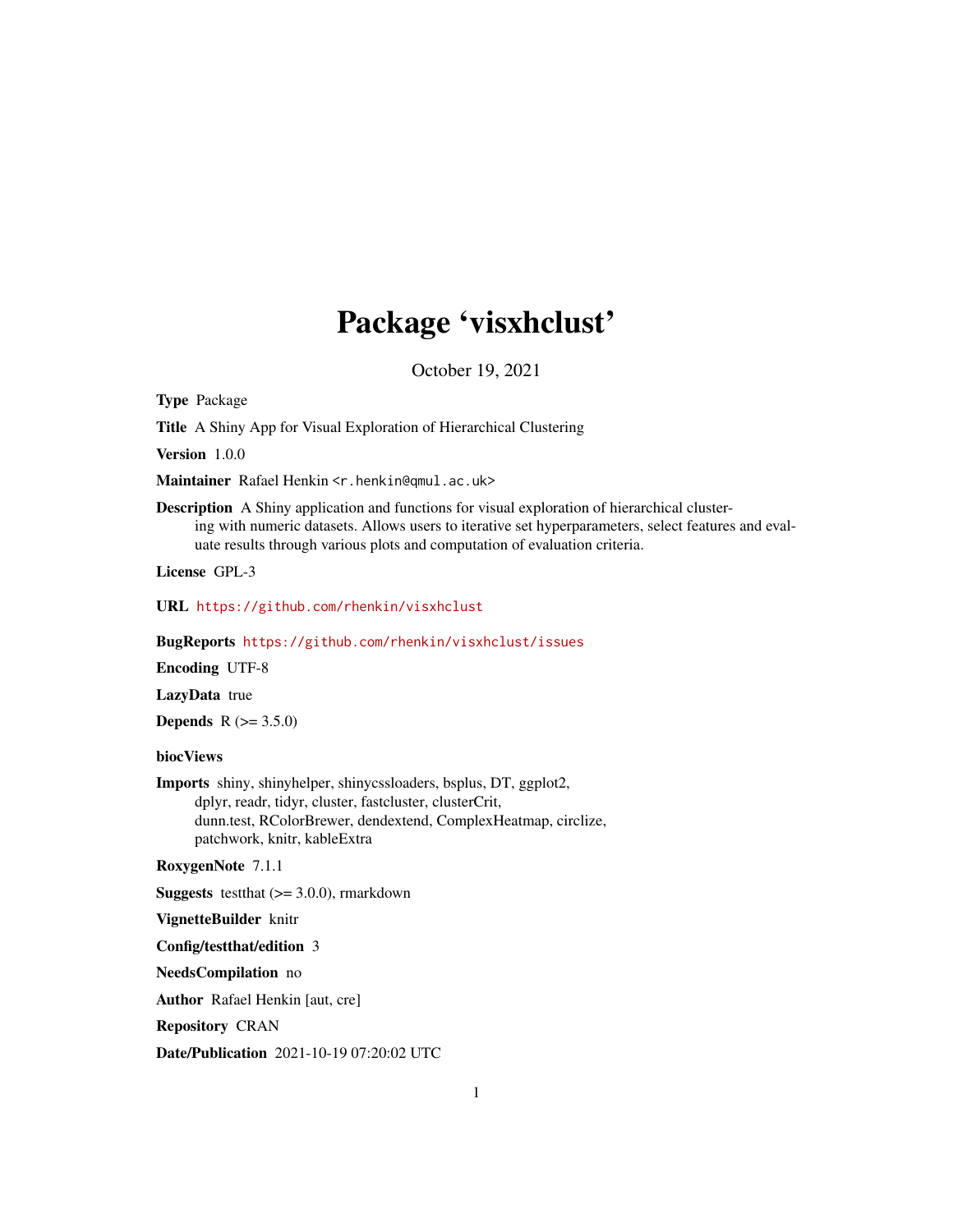# <span id="page-1-0"></span>R topics documented:

|       | $\overline{4}$            |
|-------|---------------------------|
|       | $\overline{5}$            |
|       | -6                        |
|       | 6                         |
|       | $\overline{7}$            |
|       | $\boldsymbol{8}$          |
|       | $\overline{\phantom{0}}8$ |
|       | 9                         |
|       |                           |
|       |                           |
|       |                           |
|       |                           |
|       |                           |
|       |                           |
|       |                           |
|       |                           |
|       |                           |
|       |                           |
|       |                           |
| Index | 18                        |

# annotate\_clusters *Annotate data frame with clusters*

# Description

Annotate data frame with clusters

# Usage

```
annotate_clusters(df, cluster_labels, long = TRUE, selected_clusters = NULL)
```
# Arguments

| df                | a data frame                                                                                   |  |
|-------------------|------------------------------------------------------------------------------------------------|--|
|                   | cluster_labels list of cluster labels, automatically converted to factor.                      |  |
| long              | if TRUE, returned data frame will be in long format. See details for spec. Default<br>is TRUE. |  |
| selected_clusters |                                                                                                |  |
|                   | optional cluster labels to filter                                                              |  |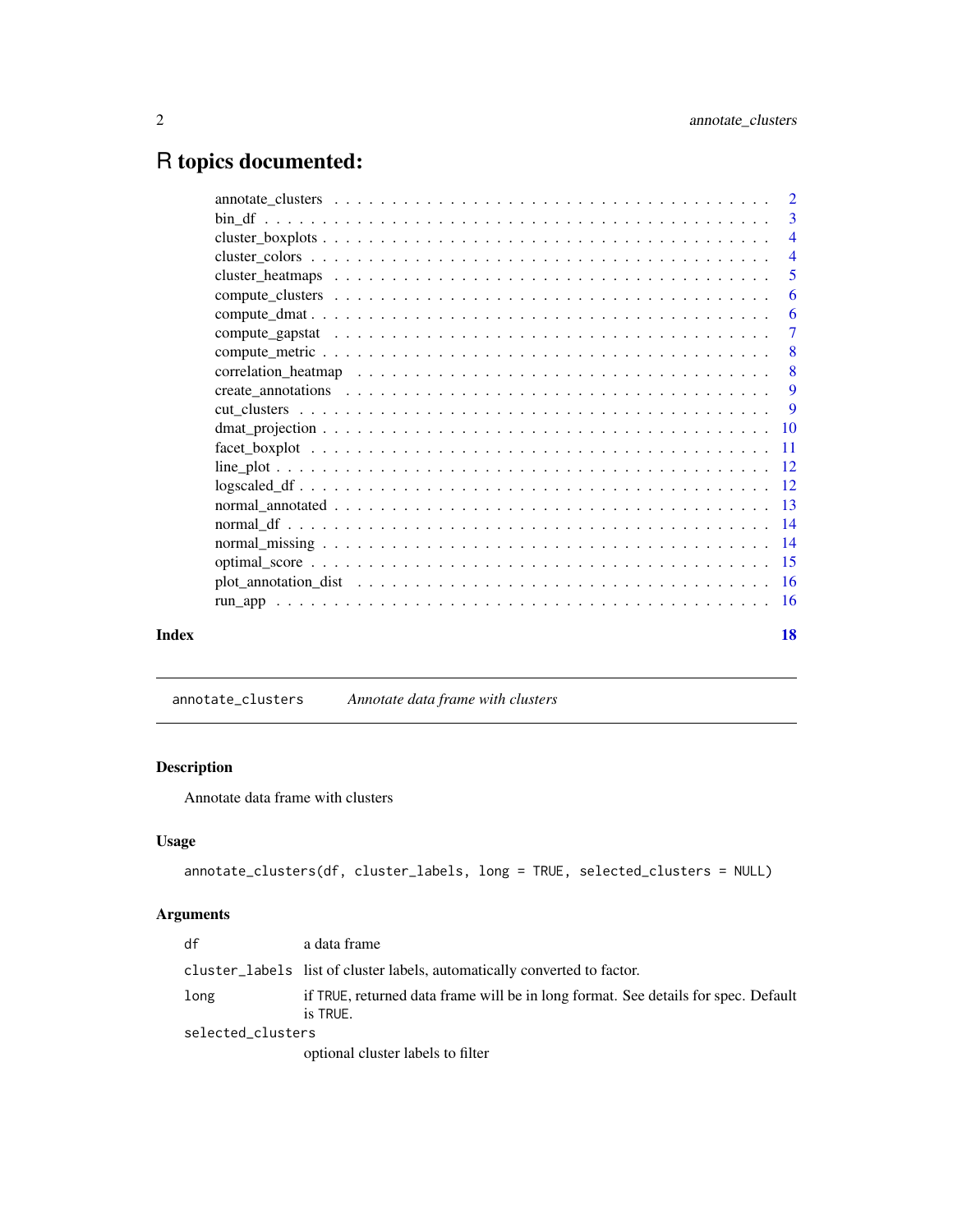<span id="page-2-0"></span> $bin\_df$  3

# Details

Long data frame will have columns: Cluster, Measurement and Value.

#### Value

a wide or long data frame

#### Examples

```
dmat <- compute_dmat(iris, "euclidean", TRUE, c("Petal.Length", "Sepal.Length"))
res <- compute_clusters(dmat, "complete")
cluster_labels <- cut_clusters(res, 2)
annotated_data <- annotate_clusters(iris[, c("Petal.Length", "Sepal.Length")], cluster_labels)
head(annotated_data)
```
bin\_df *Simulated binary data*

#### Description

Simulated binary data

#### Usage

bin\_df

# Format

A data frame with 200 rows and 10 variables:

- a variable a
- b variable b
- c variable c
- d variable d
- e variable e
- f variable f
- g variable g
- h variable h
- i variable i
- j variable j

#### Source

package author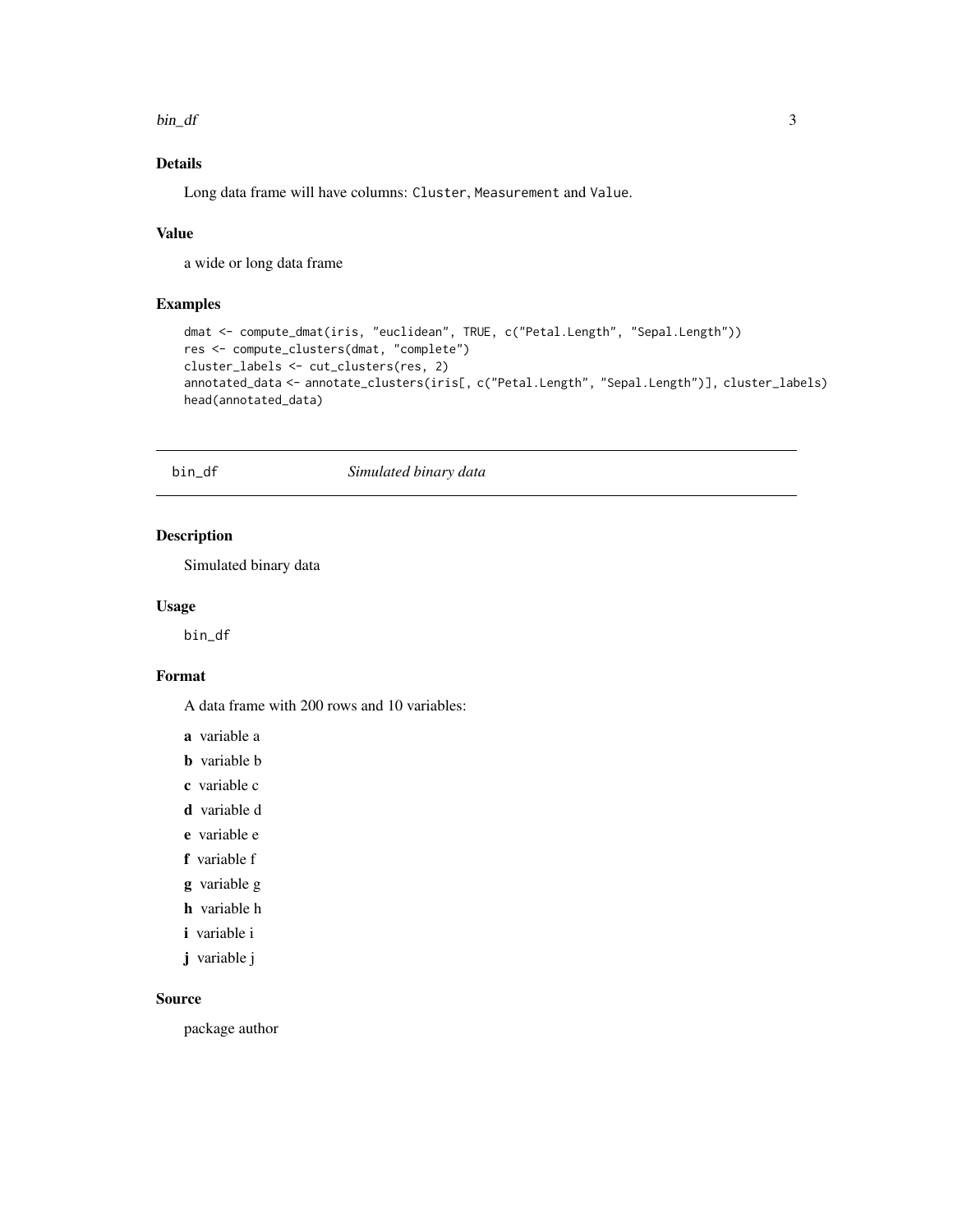<span id="page-3-0"></span>cluster\_boxplots *Plot boxplots with clusters*

#### Description

This is a convenience wrapper function for facet\_boxplot(). Combined with annotate\_clusters(), it doesn't require specifying axes in facet\_boxplot().

#### Usage

```
cluster_boxplots(annotated_data, ...)
```
#### Arguments

annotated\_data data frame returned by annotate\_clusters()

... arguments passed to facet\_boxplot()

# Value

boxplots faceted by clusters

#### Examples

```
dmat <- compute_dmat(iris, "euclidean", TRUE, c("Petal.Length", "Sepal.Length"))
clusters <- compute_clusters(dmat, "complete")
cluster_labels <- cut_clusters(clusters, 2)
annotated_data <- annotate_clusters(iris[, c("Petal.Length", "Sepal.Length")], cluster_labels)
cluster_boxplots(annotated_data, boxplot_colors = visxhclust::cluster_colors)
```
cluster\_colors *List of colors used in the Shiny app for clusters*

#### Description

List of colors used in the Shiny app for clusters

#### Usage

```
cluster_colors
```
#### Format

An object of class character of length 39.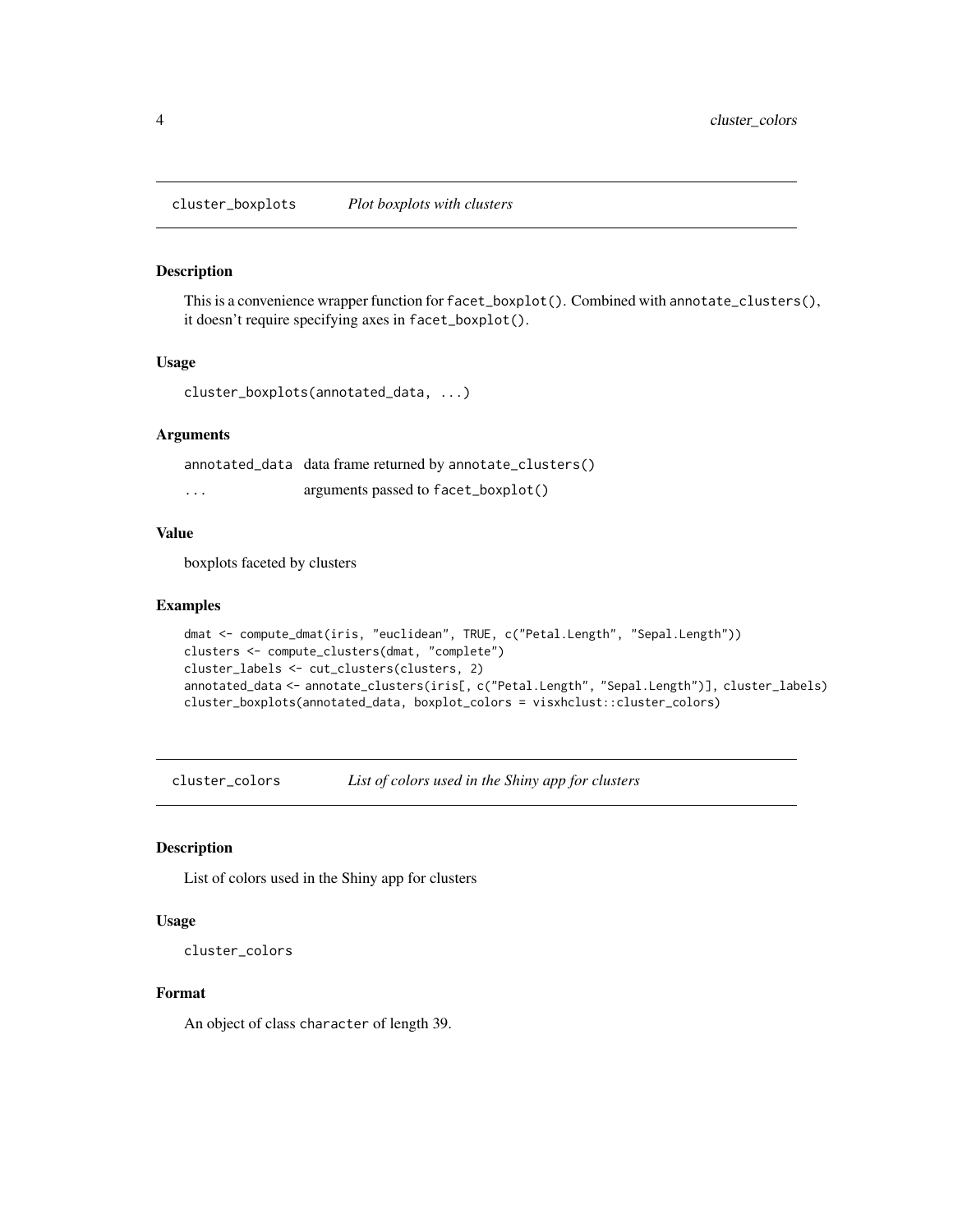<span id="page-4-0"></span>cluster\_heatmaps *Plot heatmap with cluster results and dendrogram*

#### Description

Plot heatmap with cluster results and dendrogram

#### Usage

```
cluster_heatmaps(
  scaled_selected_data,
  clusters,
 k,
  cluster_colors,
  scaled_unselected_data = NULL,
  annotation = NULL
)
```
# Arguments

|                        | scaled matrix or data frame with variables used for clustering                |  |
|------------------------|-------------------------------------------------------------------------------|--|
| clusters               | hierarchical cluster results produced by fastcluster::hclust()                |  |
| k                      | targeted number of clusters                                                   |  |
|                        | cluster_colors list of cluster colors to match with boxplots                  |  |
| scaled_unselected_data |                                                                               |  |
|                        | (optional) scaled matrix or data frame with variables not used for clustering |  |
| annotation             | (optional) ComplexHeatmap::columnAnnotation object                            |  |

# Value

a [ComplexHeatmap::Heatmap](#page-0-0)

scaled\_selected\_data

```
dmat <- compute_dmat(iris, "euclidean", TRUE, c("Petal.Length", "Sepal.Length"))
clusters <- compute_clusters(dmat, "complete")
species_annotation <- create_annotations(iris, "Species")
cluster_heatmaps(scale(iris[c("Petal.Length", "Sepal.Length")]),
                 clusters,
                 3,
                 visxhclust::cluster_colors,
                 annotation = species_annotation)
```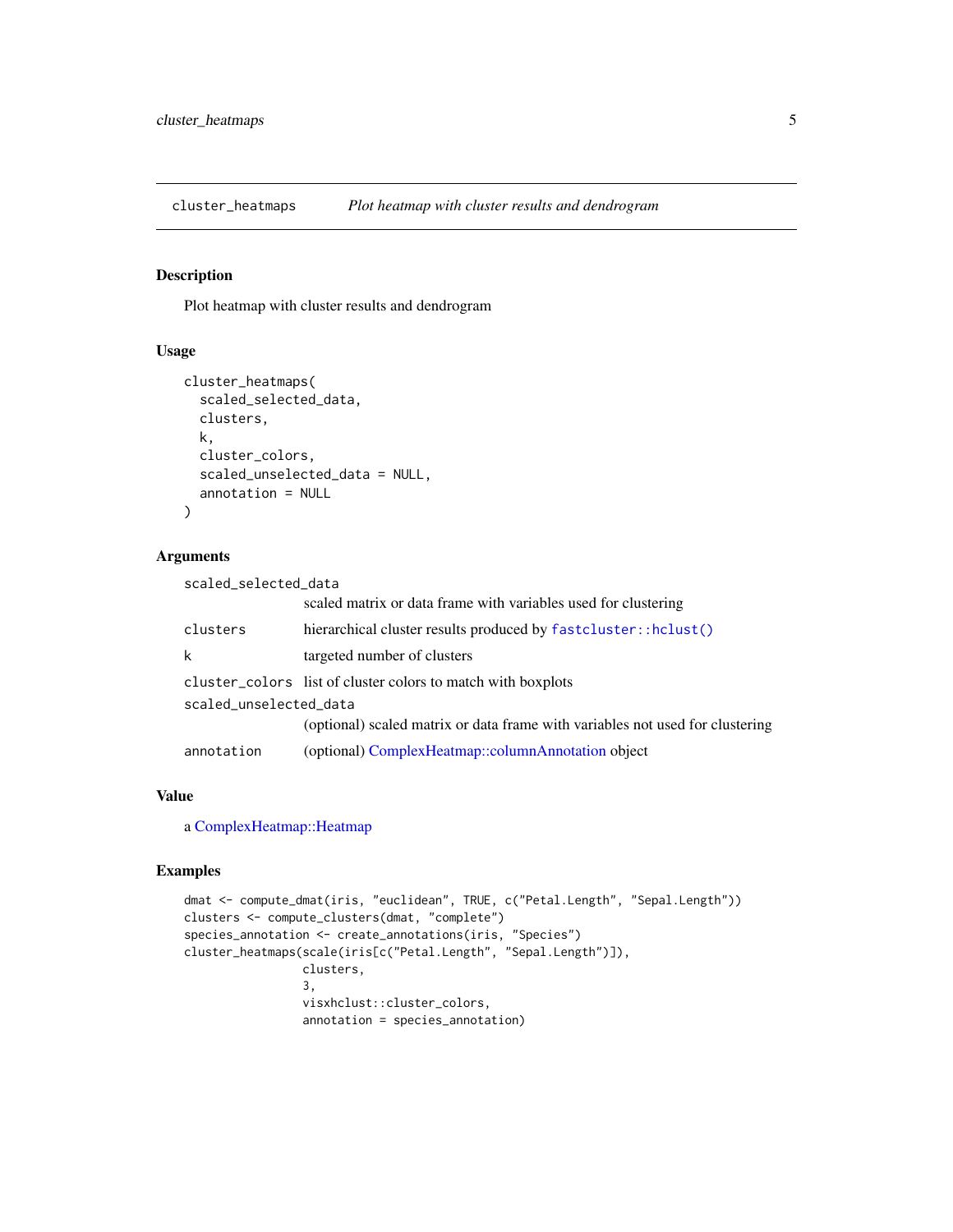<span id="page-5-1"></span><span id="page-5-0"></span>

Compute clusters hierarchically from distance matrix

# Usage

```
compute_clusters(dmat, linkage_method)
```
# Arguments

dmat a distance matrix

linkage\_method a linkage method supported by [fastcluster::hclust\(\)](#page-0-0)

#### Value

clusters computed by [fastcluster::hclust\(\)](#page-0-0)

#### Examples

```
dmat <- compute_dmat(iris, "euclidean", TRUE, c("Petal.Length", "Sepal.Length"))
res <- compute_clusters(dmat, "complete")
```
compute\_dmat *Compute a distance matrix from scaled data*

# Description

This function applies scaling to the columns of a data frame and computes and returns a distance matrix from a chosen distance measure.

#### Usage

```
compute_dmat(
  x,
  dist_method = "euclidean",
  apply_scaling = FALSE,
  subset_cols = NULL
\mathcal{E}
```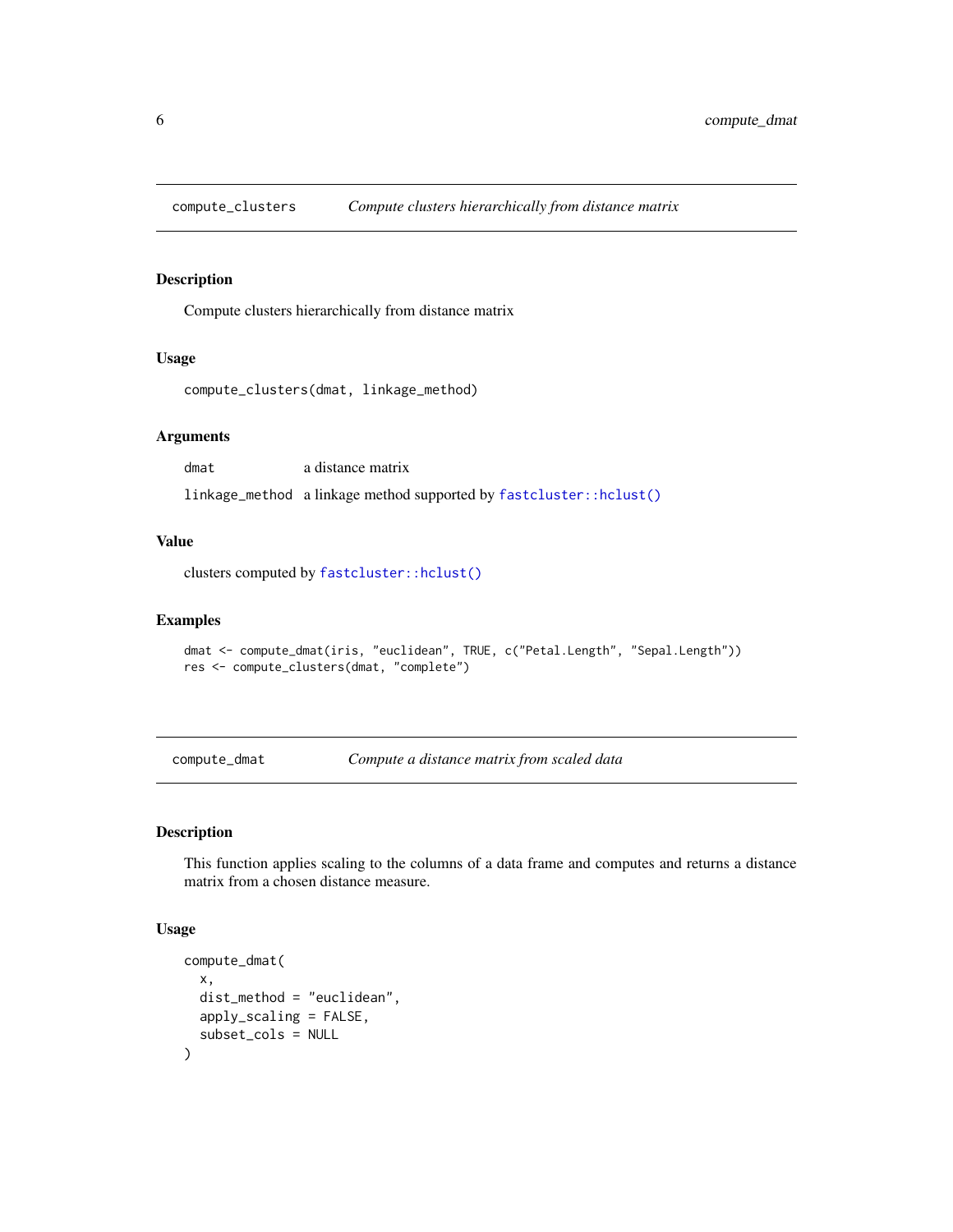# <span id="page-6-0"></span>compute\_gapstat 7

#### Arguments

| <b>X</b>      | a numeric data frame or matrix                                                                                                                        |
|---------------|-------------------------------------------------------------------------------------------------------------------------------------------------------|
| dist_method   | a distance measure to apply to the scaled data. Must be those supported by<br>stats::dist(), plus "mahalanobis" and "cosine". Default is "euclidean". |
| apply_scaling | use TRUE to apply base::scale(). By default does not scale data.                                                                                      |
| subset_cols   | (optional) a list of columns to subset the data                                                                                                       |

# Value

```
an object of class "dist" (see stats::dist())
```
#### Examples

```
dmat <- compute_dmat(iris, "euclidean", TRUE, c("Petal.Length", "Sepal.Length"))
print(class(dmat))
```
compute\_gapstat *Compute Gap statistic for clustered data*

#### Description

Compute Gap statistic for clustered data

# Usage

```
compute_gapstat(df, clusters, gap_B = 50, max_k = 14)
```
#### Arguments

| df       | the data used to compute clusters                                            |
|----------|------------------------------------------------------------------------------|
| clusters | output of compute_clusters() or fastcluster::hclust()                        |
| $gap_B$  | number of bootstrap samples for cluster:: clusGap() function. Default is 50. |
| $max_k$  | maximum number of clusters to compute the statistic. Default is 14.          |

#### Value

a data frame with the Tab component of [cluster::clusGap\(\)](#page-0-0) results

```
data_to_cluster <- iris[c("Petal.Length", "Sepal.Length")]
dmat <- compute_dmat(data_to_cluster, "euclidean", TRUE)
clusters <- compute_clusters(dmat, "complete")
gap_results <- compute_gapstat(scale(data_to_cluster), clusters)
head(gap_results)
```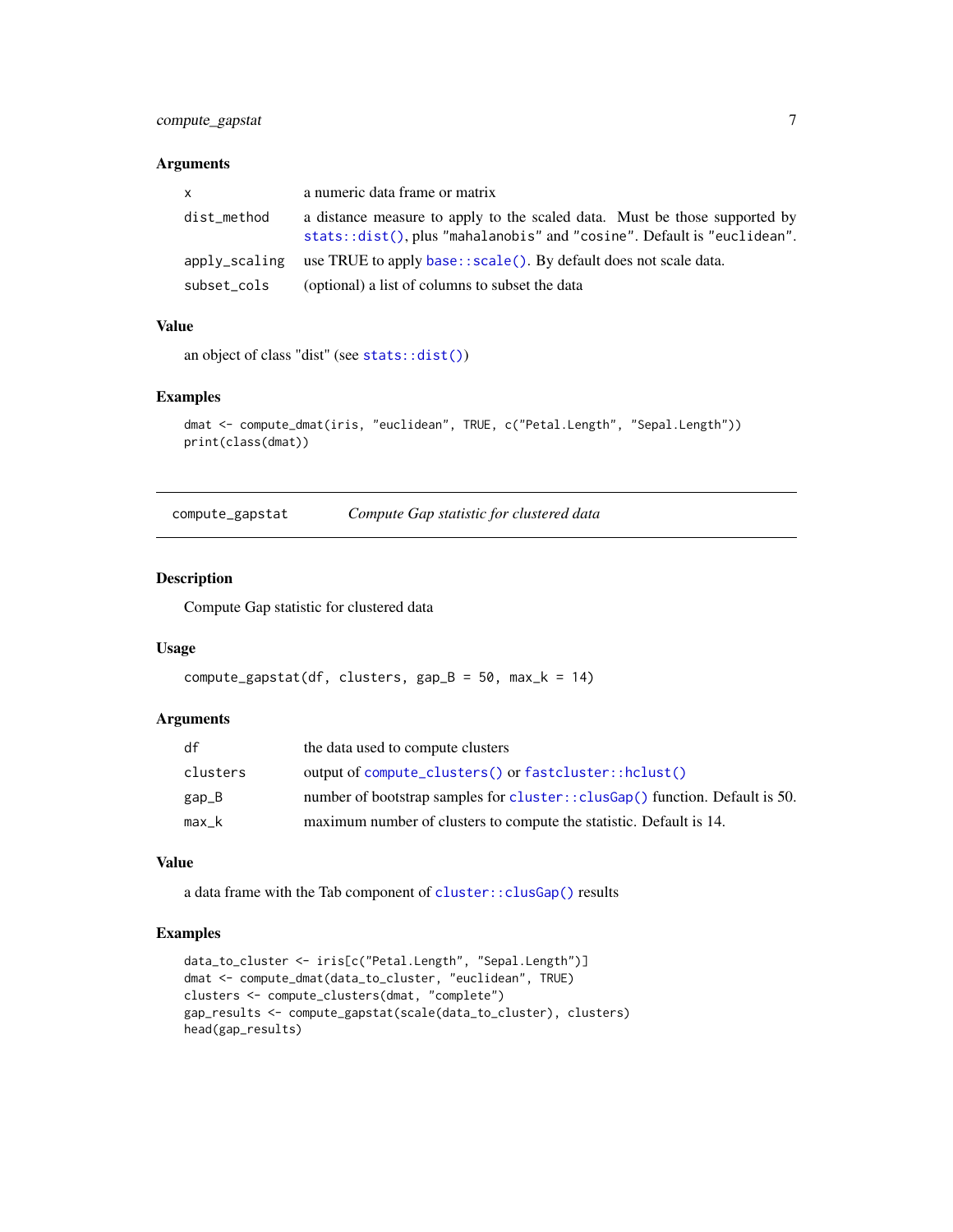<span id="page-7-0"></span>

Metric will be computed from 2 to max\_k clusters. Note that the row number in results will be different from k.

#### Usage

```
compute_metric(df, clusters, metric_name, max_k = 14)
```
#### Arguments

| df          | data frame used to compute clusters                                               |
|-------------|-----------------------------------------------------------------------------------|
| clusters    | output of compute_clusters() or fastcluster::hclust()                             |
| metric_name | valid metric name from clusterCrit::getCriteriaNames() (with TRUE ar-<br>gument)  |
| $max_k$     | maximum number of clusters to cut using dendextend: : cutree(). Default is<br>14. |

#### Value

a data frame with columns k and score

# Examples

```
data_to_cluster <- iris[c("Petal.Length", "Sepal.Length")]
dmat <- compute_dmat(data_to_cluster, "euclidean", TRUE)
clusters <- compute_clusters(dmat, "complete")
compute_metric(scale(data_to_cluster), clusters, "Dunn")
```
correlation\_heatmap *Plot a correlation heatmap*

# Description

Computes pairwise Pearson correlation; if there are fewer than 15 columns, prints the value of the correlation coefficient inside each tile.

#### Usage

```
correlation_heatmap(df)
```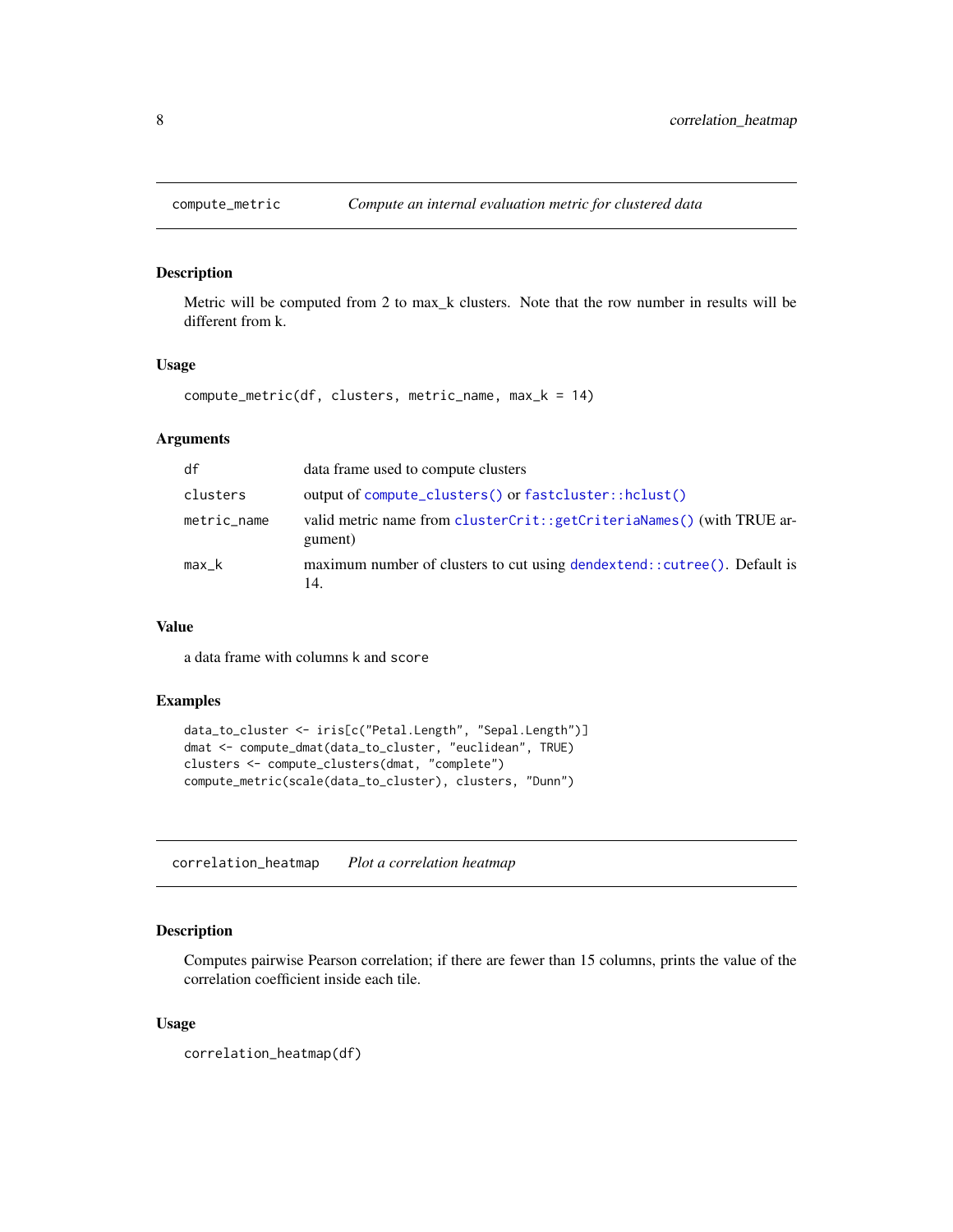# <span id="page-8-0"></span>create\_annotations 9

#### Arguments

df numeric data frame to compute correlations

# Value

a [ComplexHeatmap::Heatmap](#page-0-0)

create\_annotations *Create heatmap annotations from selected variables*

#### Description

This function will create a [ComplexHeatmap::columnAnnotation](#page-0-0) object with rows for each variable passed as argument. Character columns will be coerced into factors. For factors, the ColorBrewer palette Set3 will be used. For non-negative numeric, the PuBu palette will be used, and for columns with negative values, the reversed RdBu will be used.

#### Usage

```
create_annotations(df, selected_variables)
```
# Arguments

df a data frame. It can be an original unscaled data, or a scaled one

selected\_variables

list of columns in the data frame to create annotations for

# Value

a [ComplexHeatmap::columnAnnotation](#page-0-0) object

<span id="page-8-1"></span>cut\_clusters *Cut a hierarchical tree targeting k clusters*

#### Description

Cut a hierarchical tree targeting k clusters

#### Usage

```
cut_clusters(clusters, k)
```
#### Arguments

| clusters | cluster results, produced by e.g. fastcluster::hclust() |
|----------|---------------------------------------------------------|
|          | target number of clusters                               |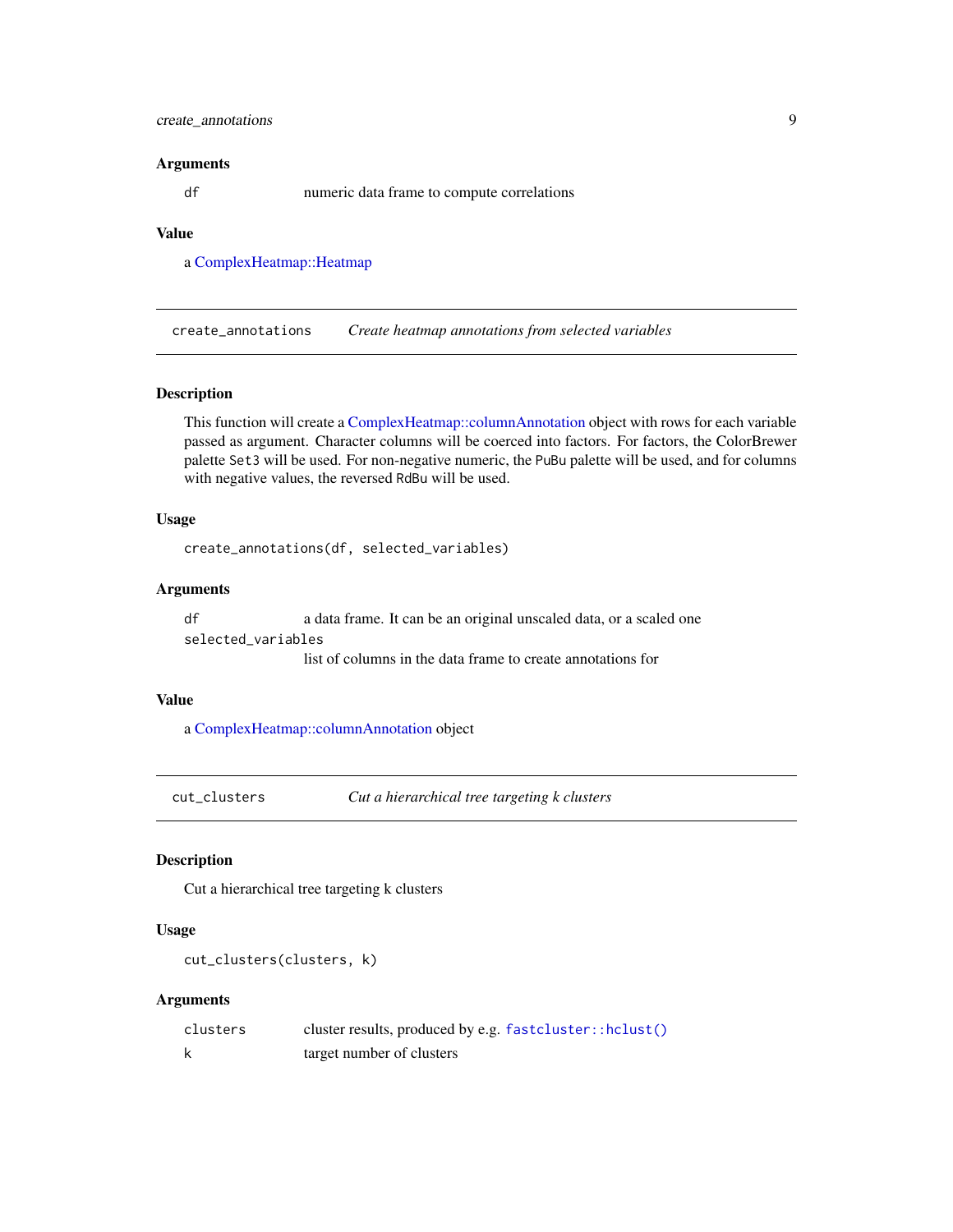# Value

cluster labels

#### Examples

```
dmat <- compute_dmat(iris, "euclidean", TRUE, c("Petal.Length", "Sepal.Length"))
clusters <- compute_clusters(dmat, "complete")
cluster_labels <- cut_clusters(clusters, 2)
head(cluster_labels)
```
dmat\_projection *Plot a 2D MDS projection of a distance matrix*

# Description

Plot a 2D MDS projection of a distance matrix

#### Usage

```
dmat_projection(dmat, point_colors = NULL, point_palette = NULL)
```
#### Arguments

| dmat          | distance matrix                                                     |
|---------------|---------------------------------------------------------------------|
| point_colors  | optional list of labels to color points (will be coerced to factor) |
| point_palette | optional palette used with ggplot2::scale_colour_manual()           |

# Value

a ggplot object

```
dmat <- dist(iris[, c("Sepal.Width", "Sepal.Length")])
dmat_projection(dmat)
```
<span id="page-9-0"></span>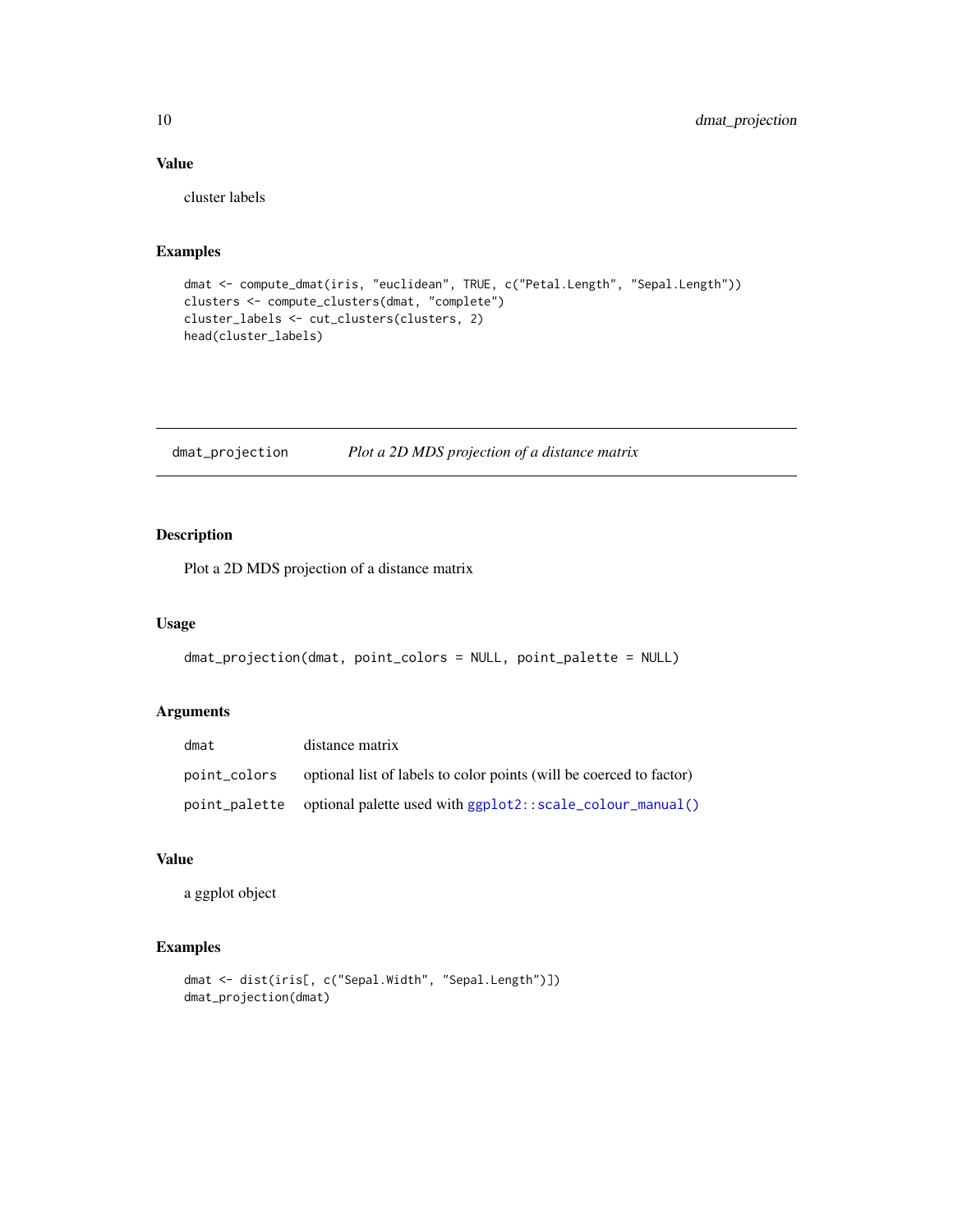<span id="page-10-0"></span>

Faceted boxplots with points or violin plots

#### Usage

```
facet_boxplot(
 df,
 x,
 y,
 facet_var = NULL,
 boxplot_colors = NULL,
 shape = c("boxplot", "violin"),
 plot_points = TRUE
)
```
# Arguments

| df           | a data frame containing all the variables matching the remaining arguments |
|--------------|----------------------------------------------------------------------------|
| $\mathsf{x}$ | categorical variable                                                       |
| y            | continuous variable                                                        |
| facet_var    | optional variable to facet data                                            |
|              | boxplot_colors list of colors to use as fill for boxplots                  |
| shape        | either "boxplot" or "violin"                                               |
| plot_points  | boolean variable to overlay jittered points or not. Default is TRUE        |

# Value

a [ggplot2::ggplot](#page-0-0) object

```
facet_boxplot(iris, x = "Species", y = "Sepal.Length", facet_var = "Species")
```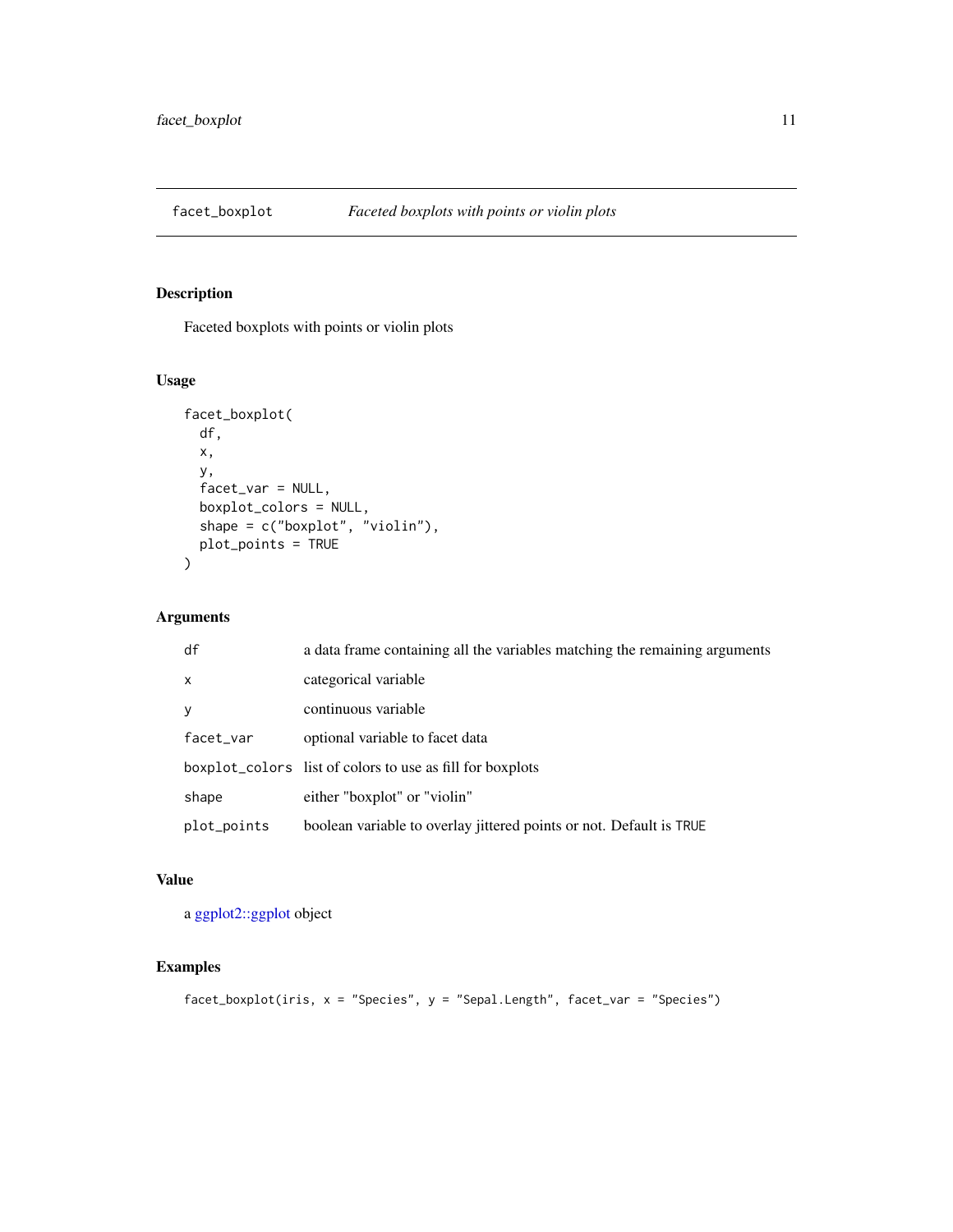<span id="page-11-0"></span>

A custom line plot with optional vertical line

# Usage

```
line_plot(df, x, y, xintercept = NULL)
```
# Arguments

| df         | data source                                    |
|------------|------------------------------------------------|
| X          | variable for horizontal axis                   |
|            | variable for vertical axis                     |
| xintercept | optional value in horizontal axis to highlight |

# Value

a [ggplot2::ggplot](#page-0-0) object

logscaled\_df *Simulated logscaled data*

# Description

Simulated logscaled data

# Usage

logscaled\_df

#### Format

A data frame with 200 rows and 10 variables:

- a variable a
- b variable b
- c variable c
- d variable d
- e variable e
- f variable f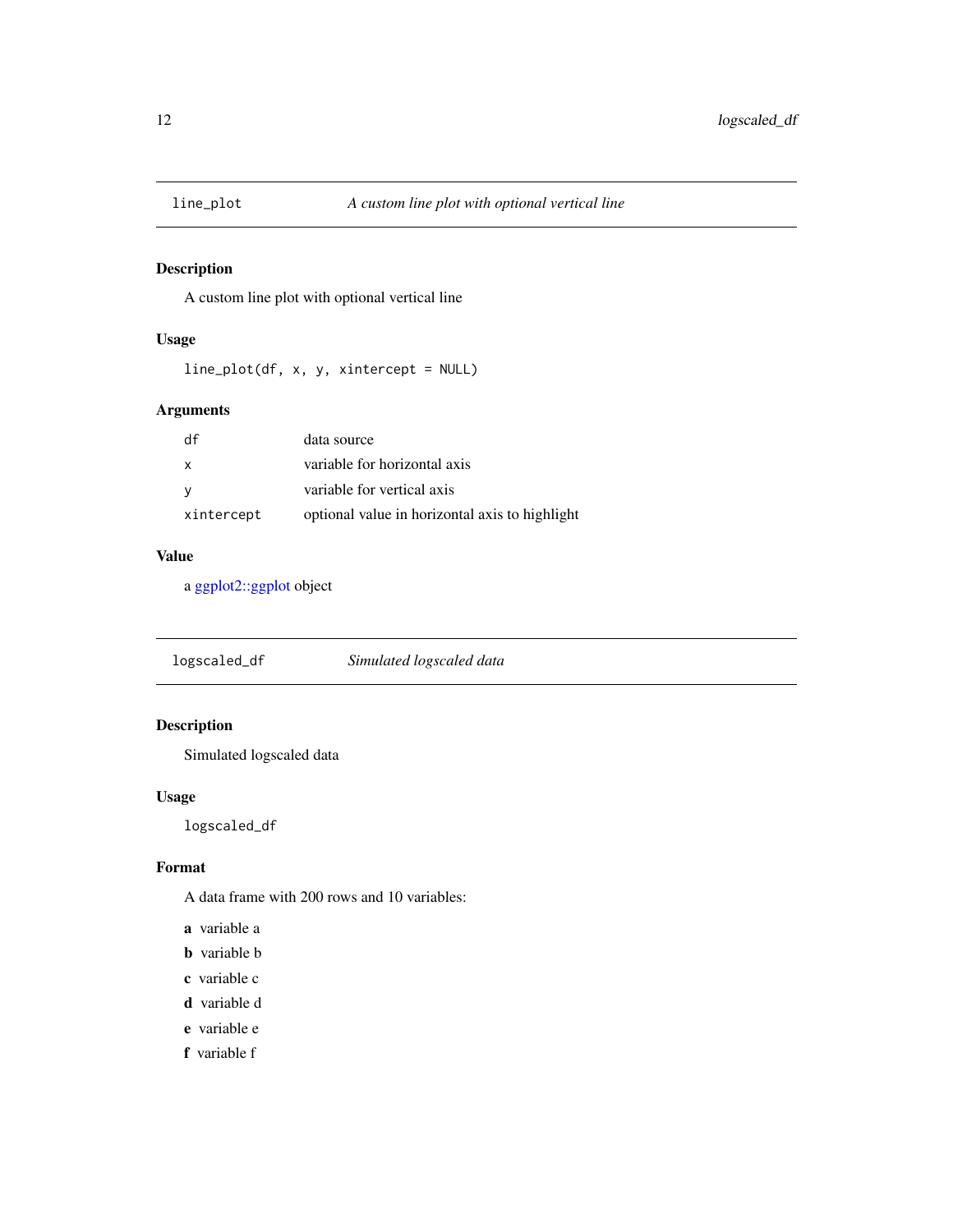# <span id="page-12-0"></span>normal\_annotated 13

- g variable g
- h variable h
- i variable i
- j variable j

# Source

package author

normal\_annotated *Simulated normal data with annotations*

# Description

Simulated normal data with annotations

# Usage

normal\_annotated

#### Format

A data frame with 200 rows and 10 variables:

a variable a

- b variable b
- c variable c
- d variable d
- e variable e

f variable f

g variable g

- h variable h
- i variable i
- j variable j

annot annotation column

#### Source

package author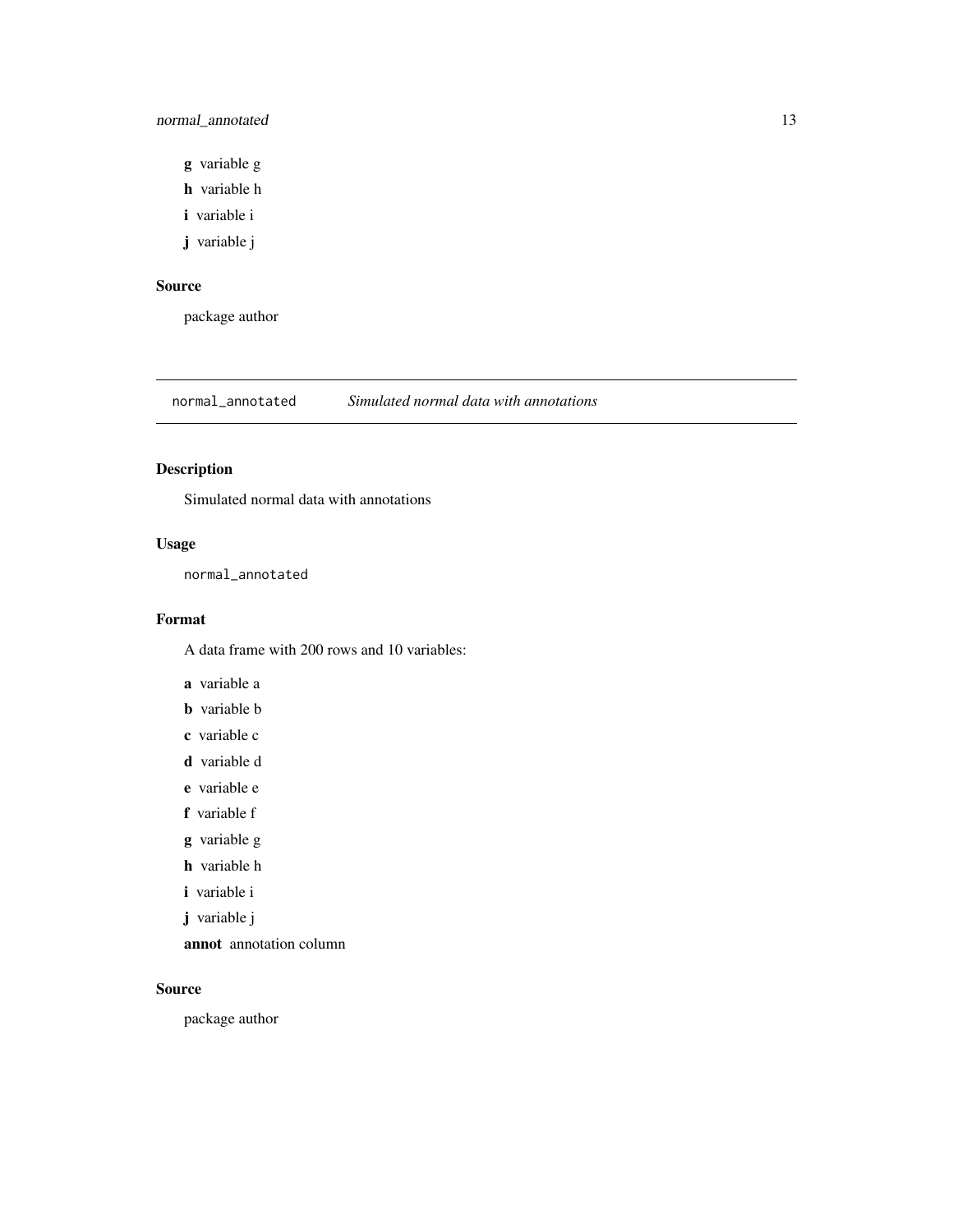<span id="page-13-0"></span>

Simulated normal data

#### Usage

normal\_df

# Format

A data frame with 200 rows and 10 variables:

a variable a

- b variable b
- c variable c
- d variable d
- e variable e
- f variable f
- g variable g
- h variable h
- i variable i
- j variable j

#### Source

package author

| normal_missing | Simulated normal data with missing values |
|----------------|-------------------------------------------|
|----------------|-------------------------------------------|

# Description

Simulated normal data with missing values

# Usage

normal\_missing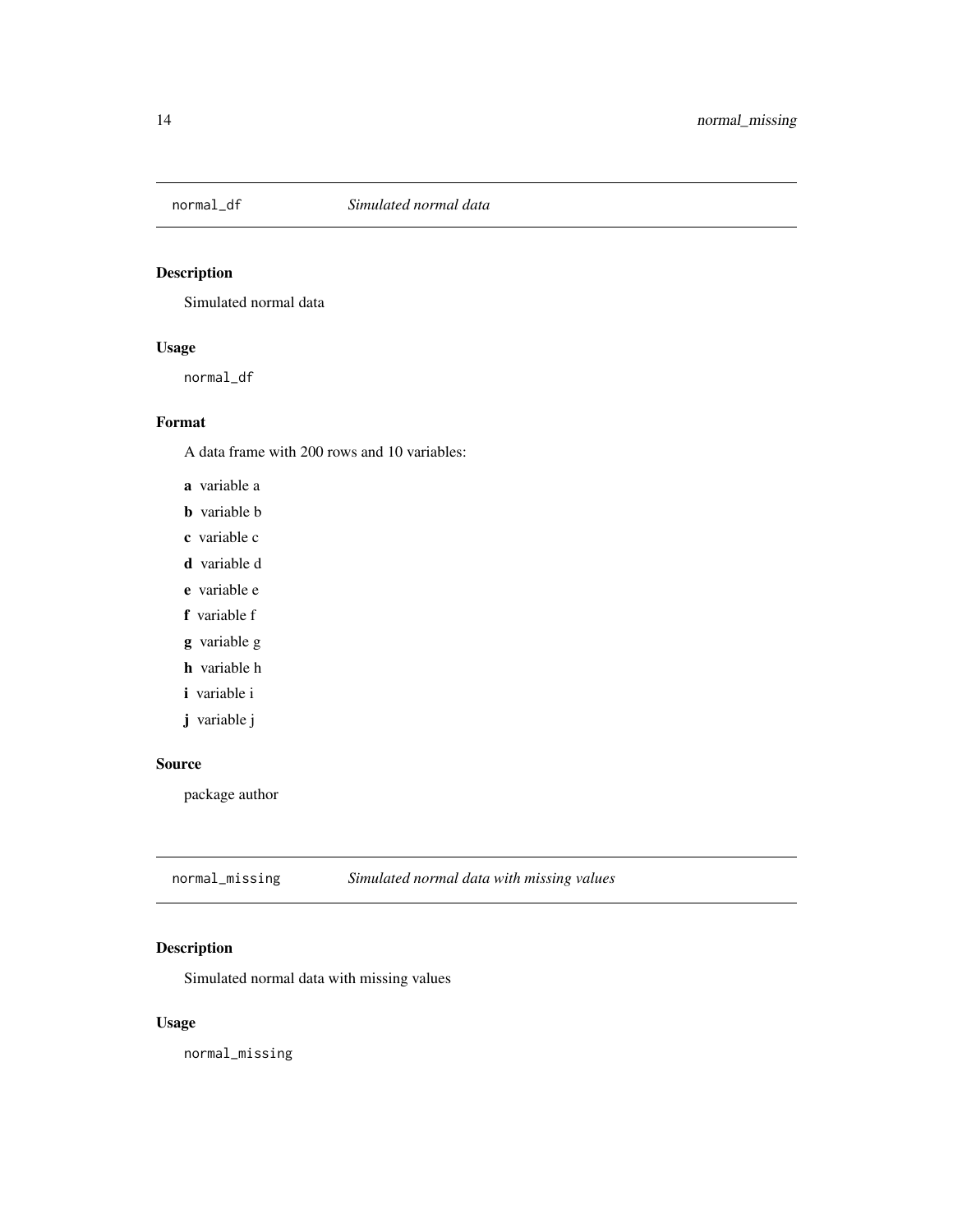# <span id="page-14-0"></span>optimal\_score 15

# Format

A data frame with 200 rows and 10 variables:

- a variable a
- b variable b
- c variable c
- d variable d
- e variable e
- f variable f
- g variable g
- h variable h
- i variable i
- j variable with randomly missing values

#### Source

package author

optimal\_score *Find minimum or maximum score in a vector*

#### Description

This function is meant to be used with compute\_metric. For Gap statistic, use [cluster::maxSE\(\)](#page-0-0).

#### Usage

```
optimal_score(x, method = c("firstmax", "globalmax", "firstmin", "globalmin"))
```
# Arguments

|        | a numeric vector                                          |
|--------|-----------------------------------------------------------|
| method | one of "firstmax", "globalmax", "firstmin" or "globalmin" |

# Value

the index (not k) of the identified maximum or minimum score

```
data_to_cluster <- iris[c("Petal.Length", "Sepal.Length")]
dmat <- compute_dmat(data_to_cluster, "euclidean", TRUE)
clusters <- compute_clusters(dmat, "complete")
res <- compute_metric(scale(data_to_cluster), clusters, "Dunn")
optimal_score(res$score, method = "firstmax")
```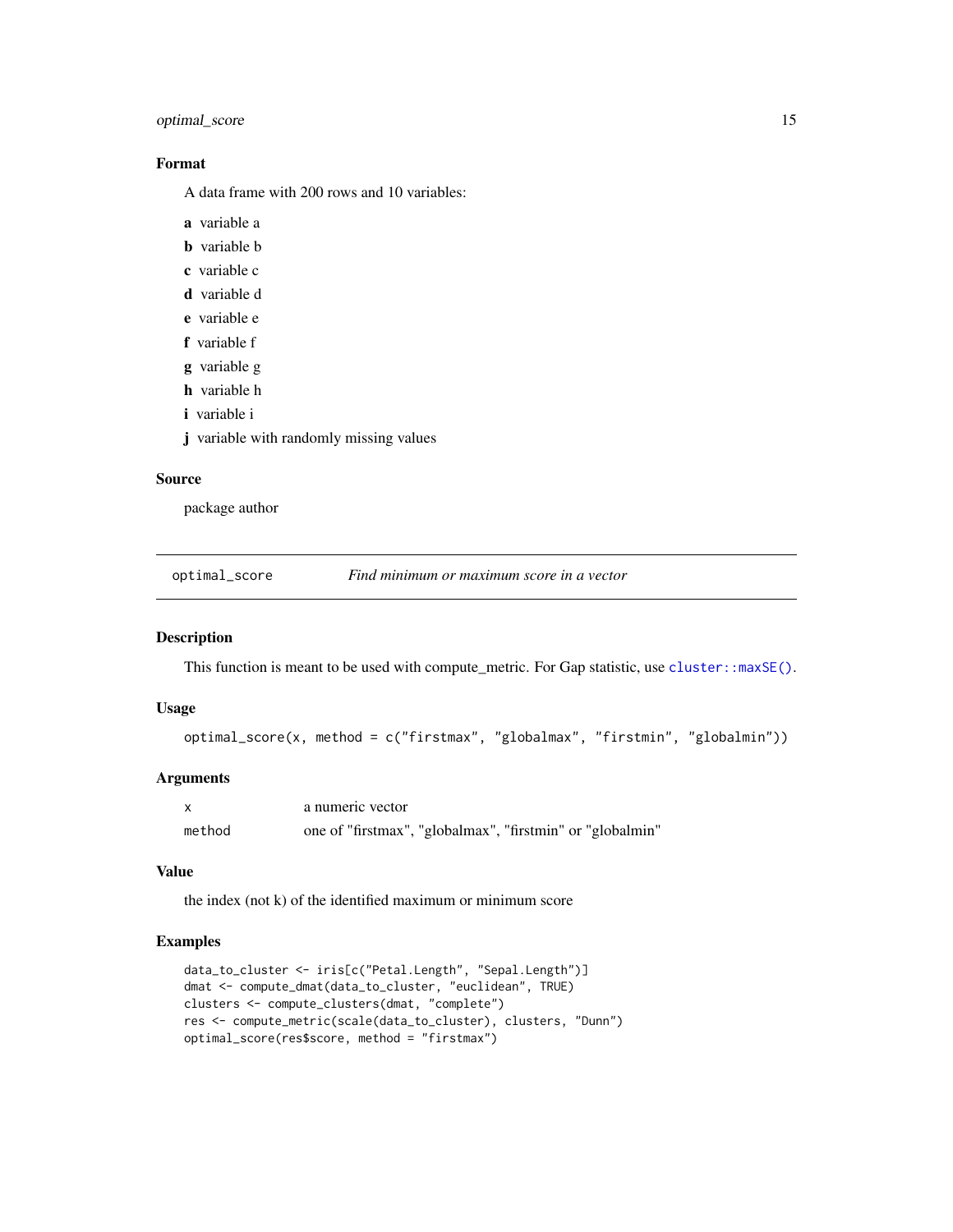<span id="page-15-0"></span>plot\_annotation\_dist *Plot distribution of annotation data across clusters*

# Description

Plot distribution of annotation data across clusters

#### Usage

```
plot_annotation_dist(annotations_df, cluster_labels, selected_clusters = NULL)
```
#### Arguments

annotations\_df data frame with variables not used in clustering cluster\_labels output from [cut\\_clusters\(\)](#page-8-1) selected\_clusters optional vector of cluster labels to include in plots

#### Value

a patchwork object

# Examples

```
dmat <- compute_dmat(iris, "euclidean", TRUE, c("Petal.Length", "Sepal.Length"))
clusters <- compute_clusters(dmat, "complete")
cluster_labels <- cut_clusters(clusters, 2)
plot_annotation_dist(iris["Species"], cluster_labels)
```
run\_app *Runs the Shiny app*

# Description

Runs the Shiny app

#### Usage

run\_app()

#### Value

No return value, runs the app by passing it to print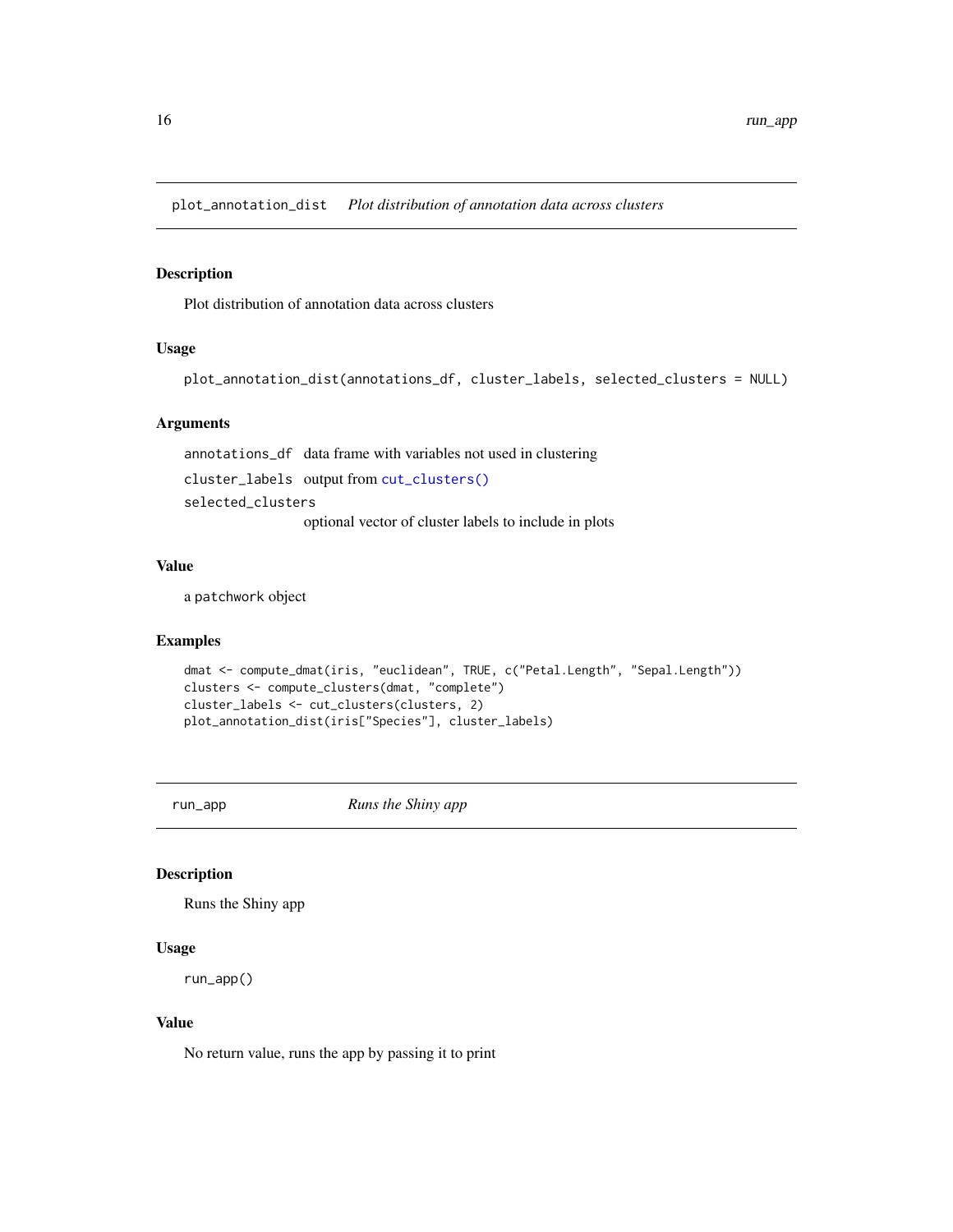run\_app and the contract of the contract of the contract of the contract of the contract of the contract of the contract of the contract of the contract of the contract of the contract of the contract of the contract of th

```
## Only run this example in interactive R sessions
if (interactive()) {
library(visxhclust)
run_app()
}
```